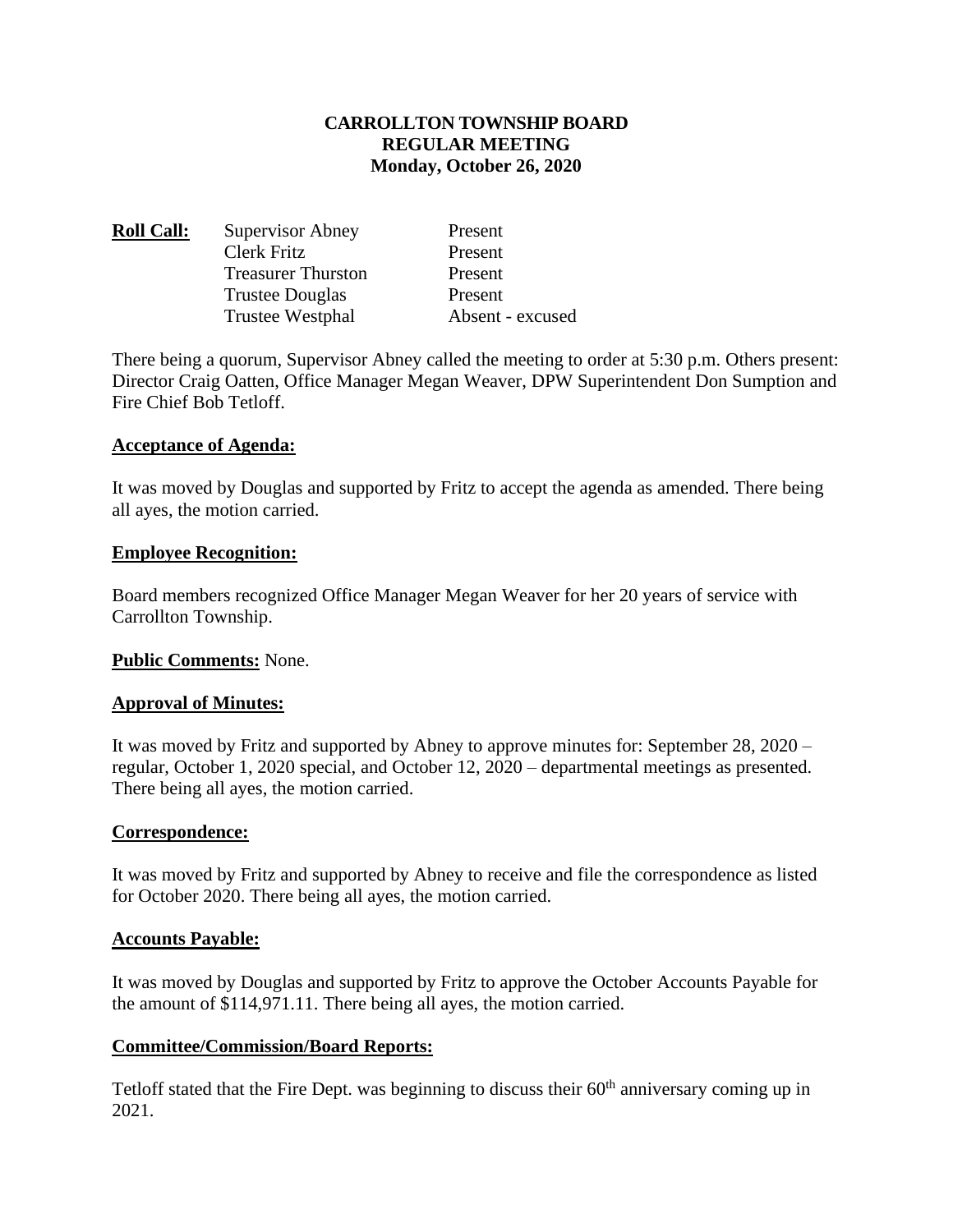Oatten presented a thank you letter from the Bay City Public Safety Director for the assistance that Carrollton Township Police Department provided. On September 27, the Midland Street Business District had multiple fights and shots fired in a crowd of over 250 people.

Oatten informed the board that Officer Kaylor completed the Reid Technique of Investigative Interviewing and Advanced Interrogation training. The cost was covered by a State grant.

The DEA National Take Back Drug Drop-Off event was held on Saturday, October 24. A total of 28 pounds of pills were collected. Along with the 20 pounds emptied from the lobby drop-box, a total of 48 pounds of unwanted/unused pills were safely disposed of.

Sumption stated that the seasonal DPW laborer would be done for the season at the end of the week. His staff was working on winterizing fire hydrants currently and they were almost finished. The Township parks are closed for the season and the picnic tables have been removed. There were no port-a-johns in the parks this year due to the COVID-19 pandemic.

# **Pending Business:**

Weaver informed the board that the total delinquent water/sewer accounts currently owing equaled \$101,529. She was working with the Saginaw Community Action Committee on providing funds to pay the arrearages for the water/sewer customers who were also on food assistance through the State. Those who qualify will be given up to \$700 for water and \$700 for sewer to cover bills up through October 2, 2020. Due to the City of Saginaw having over \$1.2 million in delinquent account balances, the Saginaw County Committee was teaming up with Wayne Metropolitan Community Action Agency to pay the bills in early November, and then be reimbursed by the State grant funds. The Saginaw Committee did not have the funds to cover all of Saginaw County's delinquent balances up front resulting in the partnership with Wayne County. Douglas questioned whether it was legal for Wayne County to do so. Weaver stated that she believed there was an agreement between the two counties and it would've had to been approved by the State. Discussion followed.

Weaver asked the board about the delinquent water/sewer accounts moving forward. Since the Governor's Executive Order reference water service being restored to all residents (regardless of the amount owed) was no longer in effect, should the Township begin shutting off service for non-payment going forward? Discussion followed. It was board consensus to hold off on shutoffs until January 4, 2021 as previously planned.

# **New Business:**

Weaver informed the board that her office did not receive any sealed bids for the trailer. Sumption stated that he would like to put it back in the garage and consider trying to sell it in the future. It was board consensus to do so.

Tetloff presented two quotes for firefighter turn-out gear. It was moved by Abney and supported by Fritz to approve the quote from Phoenix Safety Outfitters (copy attached) for four sets of turn-out gear in the amount of \$7,758.45. There being all ayes, the motion carried.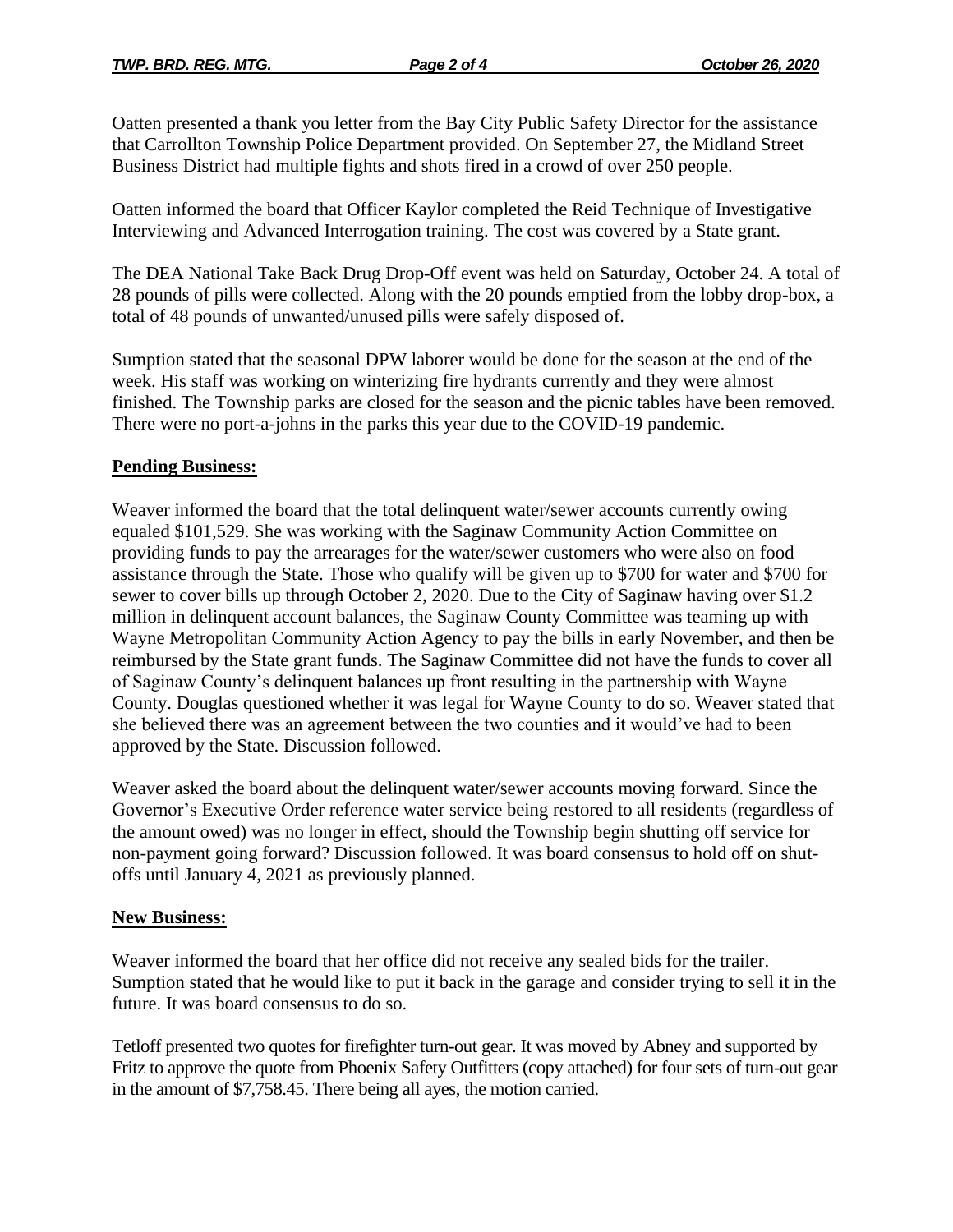It was moved by Abney and supported by Fritz to adopt Resolution #2020-09 Approving Apportionment of Operational Costs and Accepting for File the Fiscal 2021 Budget of the Saginaw Area Storm Water Authority (copy attached).

| Douglas         | Yes |
|-----------------|-----|
| Fritz           | Yes |
| Abney           | Yes |
| <b>Thurston</b> | Yes |
|                 |     |

There being 4 ayes and 1 absence, the resolution was declared adopted.

Weaver presented a request from the Township's pension administrator, Municipal Employees' Retirement System (MERS), asking for an addendum to ensure their records align with the current plan administration. Weaver would complete this addendum online and needed the board's approval to do so. She stated that this was only to verify records and define how information is reported to MERS. No changes would be made to the current pension plans in place. Discussion followed. It was moved by Douglas and supported by Abney to allow Weaver to complete the MERS addendum as requested. There being all ayes, the motion carried.

Weaver presented a quote from Netsource One to upgrade to Microsoft 365 as Microsoft 2010 was no longer supported. She reminded the board that she had held off on purchasing the 365 licenses when the new computers were purchased in order to split the cost over two fiscal years. It was moved by Abney and supported by Douglas to approve the quote from Netsource One for Microsoft 365 Apps for all users in the amount of \$239.25 per month (copy attached). There being all ayes, the motion carried.

Oatten presented the information received from Baker Tilly Municipal Advisors reference bonding for road projects. The bond payments would be paid with the road millage collections. He explained that the IRS requires that if you bond a project, the work must be completed within three years; however, Andy Campbell from Baker Tilly suggested two years. That way if any issues come up during the project, there is plenty of time to complete without violating IRS rules. Oatten stated that if the Township decides to bond, a resolution would need to be passed by mid-December in order to start the process and be ready for Spring, 2021 construction season. Much discussion followed.

Oatten stated that the Saginaw County Road Commission would have to provide solid estimates in order to proceed with the bond option. They are quite busy right now but he hoped to get some estimates by late November/early December. Discussion was held on the fact that specific roads would need to be chosen soon in order to get the estimates done. The CAVS Committee was planning on meeting October 29 to discuss possible projects. Oatten would provide the committee members with the bond scenarios to discuss. After much discussion, it was board consensus to recommend the following roads for project cost estimates to the CAVS Committee for discussion: 1) Skyhaven Dr. 2) Pioneer Trail 3) Atlanta 4) Madison 5) Jackson and 6) Reserve.

## **Public Comments:**

Rose King, 3427 N. Michigan, asked if the sidewalk was being repaired by Saginaw Auto Collision. Sumption responded that Saginaw County Road Commission was doing some maintenance on the storm drain there.